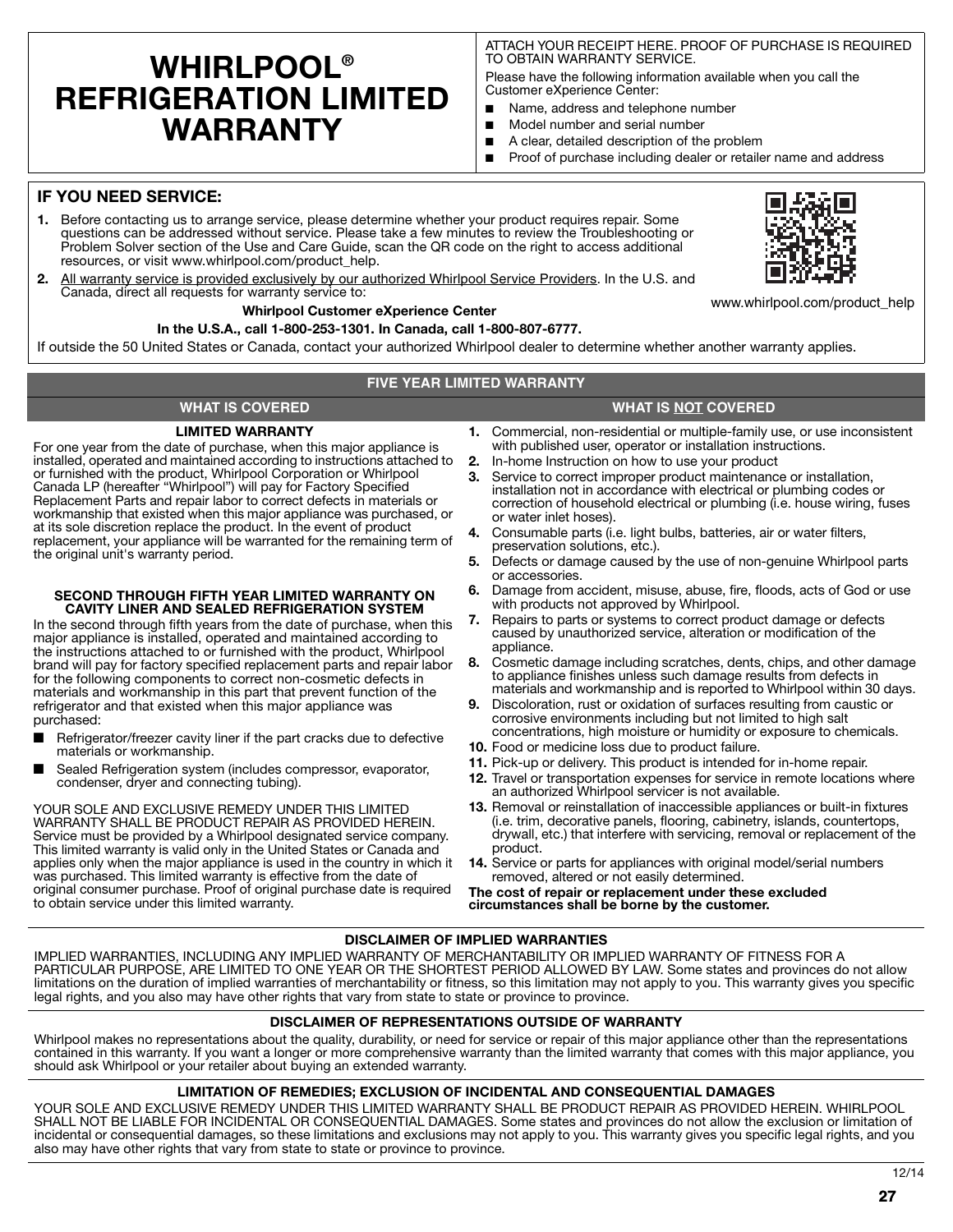# **GARANTÍA LIMITADA DEL REFRIGERADOR WHIRLPOOL®**

#### ADJUNTE SU RECIBO AQUÍ. SE REQUIERE LA PRUEBA DE COMPRA PARA OBTENER SERVICIO BAJO LA GARANTÍA.

Tenga a mano la siguiente información cuando llame al Centro para la eXperiencia del cliente:

- Nombre, dirección y número de teléfono
- Número de modelo y de serie
- Una descripción clara y detallada del problema
- Prueba de compra incluido el nombre y la dirección del distribuidor o vendedor

#### **SI NECESITA SERVICIO TÉCNICO:**

- **1.** Antes de contactarnos para obtener servicio, determine si el producto requiere reparación. Algunas consultas pueden atenderse sin servicio técnico. Tómese unos minutos para revisar la sección de Solución de problemas o Problemas y soluciones del Manual de uso y cuidado, escanee el código QR que se encuentra a la derecha para acceder a los recursos adicionales o visite www.whirlpool.com/product\_help.
- **2.** Todos los servicios bajo la garantía los brindan exclusivamente Prestadores autorizados de servicio de Whirlpool. Para EE.UU. y Canadá, dirija todas las solicitudes de servicio bajo la garantía a:

#### **Centro para la eXperiencia del cliente de Whirlpool En EE.UU., llame al 1-800-253-1301. En Canadá, llame al 1-800-807-6777.**

www.whirlpool.com/product\_help

Si usted se encuentra fuera de los cincuenta Estados Unidos o Canadá, póngase en contacto con su distribuidor autorizado de Whirlpool para determinar si corresponde otra garantía.

#### **GARANTÍA LIMITADA DE UN AÑO**

#### **LO QUE ESTÁ CUBIERTO LO QUE NO ESTÁ CUBIERTO**

#### **GARANTÍA LIMITADA**

Durante un año a partir de la fecha de compra, siempre y cuando este electrodoméstico principal se instale y se le dé un uso y mantenimiento de conformidad con las instrucciones adjuntas o provistas con el producto, Whirlpool Corporation o Whirlpool Canada LP (en lo sucesivo denominado "Whirlpool"), se hará cargo del costo de las piezas especificadas de fábrica y del trabajo de reparación para corregir defectos en los materiales o en la mano de obra, existentes en el momento de la compra de este electrodoméstico principal o reemplazará, a su entera discreción, el producto. En caso de reemplazo, el electrodoméstico estará bajo garantía por el tiempo restante del periodo de garantía de la unidad original.

#### **GARANTÍA LIMITADA DEL SEGUNDO AL QUINTO AÑO EN EL REVESTIMIENTO DE LA CAVIDAD Y EL SISTEMA DE REFRIGERACIÓN SELLADO**

Desde el segundo al quinto año desde la fecha de compra original, siempre y cuando este electrodoméstico principal se instale y se le dé un uso y mantenimiento de conformidad con las instrucciones adjuntas o provistas con el producto, la marca Whirlpool se hará cargo del costo de las piezas especificadas de fábrica y del trabajo de reparación para los siguientes componentes, para corregir defectos no estéticos en los materiales y en la mano de obra que tenga esta pieza, los cuales eviten el funcionamiento del refrigerador, y que hayan existido en el momento de la compra de este electrodoméstico principal:

- Revestimiento de la cavidad del refrigerador/congelador si la pieza se rompiera debido a defectos de material o de mano de obra.
- Sistema de refrigeración sellado (incluye compresor, evaporador, condensador, secador y tubos conectores).

SU ÚNICO Y EXCLUSIVO RECURSO SEGÚN LOS TÉRMINOS DE ESTA GARANTÍA LIMITADA SERÁ EL DE REPARAR EL PRODUCTO SEGÚN SE ESTIPULA EN LA PRESENTE. El servicio deberá ser suministrado por una compañía de servicio designada por Whirlpool. Esta garantía limitada es válida solamente en Estados Unidos o en Canadá y se aplica solamente cuando el electrodoméstico principal se use en el país en el que se ha comprado. Esta garantía limitada entrará en vigor a partir de la fecha de la compra del consumidor original. Se requiere una prueba de la fecha de compra original para obtener servicio bajo esta garantía limitada.

- **1.** Uso comercial, no residencial o familiar múltiple o uso diferente del indicado en las instrucciones del usuario, del operador o de instalación publicadas.
- **2.** Instrucción a domicilio sobre cómo usar el producto.
- **3.** Servicio para corregir el mantenimiento o la instalación incorrecta del producto, la instalación que no esté de acuerdo con los códigos eléctricos o de plomería o corrección de plomería o instalación eléctrica doméstica (por ejemplo, instalación eléctrica, fusibles o mangueras de entrada de agua del hogar).
- **4.** Piezas de consumo (por ejemplo, focos de luz, baterías, filtros de agua o de aire, soluciones de conservación, etc.).
- **5.** Defectos o daños causados por el uso de piezas o accesorios no legítimos de Whirlpool.
- **6.** Conversión del producto de gas natural o gas L.P.
- **7.** Daño causado por accidente, uso indebido, abuso, incendio, inundación, actos fortuitos o el empleo de productos no aprobados por Whirlpool.
- **8.** Reparaciones a piezas o sistemas para corregir el daño o los defectos del producto a causa de reparaciones por servicio no autorizado, alteraciones o modificaciones en el electrodoméstico.
- **9.** Daños estéticos, incluyendo rayaduras, abolladuras, desportilladuras u otro daño al acabado del electrodoméstico a menos que el mismo sea debido a defectos en los materiales o la mano de obra y se le informe a Whirlpool en un lapso de 30 días.
- **10.** Decoloración, herrumbre u oxidación de las superficies producto de entornos corrosivos o cáusticos que incluyen, entre otras cosas, altas concentraciones de sal, humedad elevada o exposición a productos químicos.
- **11.** Pérdida de comida o medicamentos debido a la falla del producto.
- **12.** Recogida o entrega. Este producto está destinado para ser reparado en su hogar.
- **13.** Gastos de viaje o de transporte para prestar servicio en lugares remotos en los cuales no haya disponible un técnico de servicio autorizado por Whirlpool.
- **14.** Remoción o reinstalación de electrodomésticos en lugares inaccesibles o dispositivos empotrados (por ejemplo, adornos, paneles decorativos, pisos, armarios, islas, mostradores, paredes, etc.) que interfieran con el servicio, la remoción o el reemplazo del producto.
- **15.** Servicio técnico o piezas para electrodomésticos con números de serie/ modelo originales removidos, alterados o no identificados con facilidad.

**El costo de la reparación o del reemplazo bajo estas circunstancias excluidas correrá por cuenta del cliente.** 

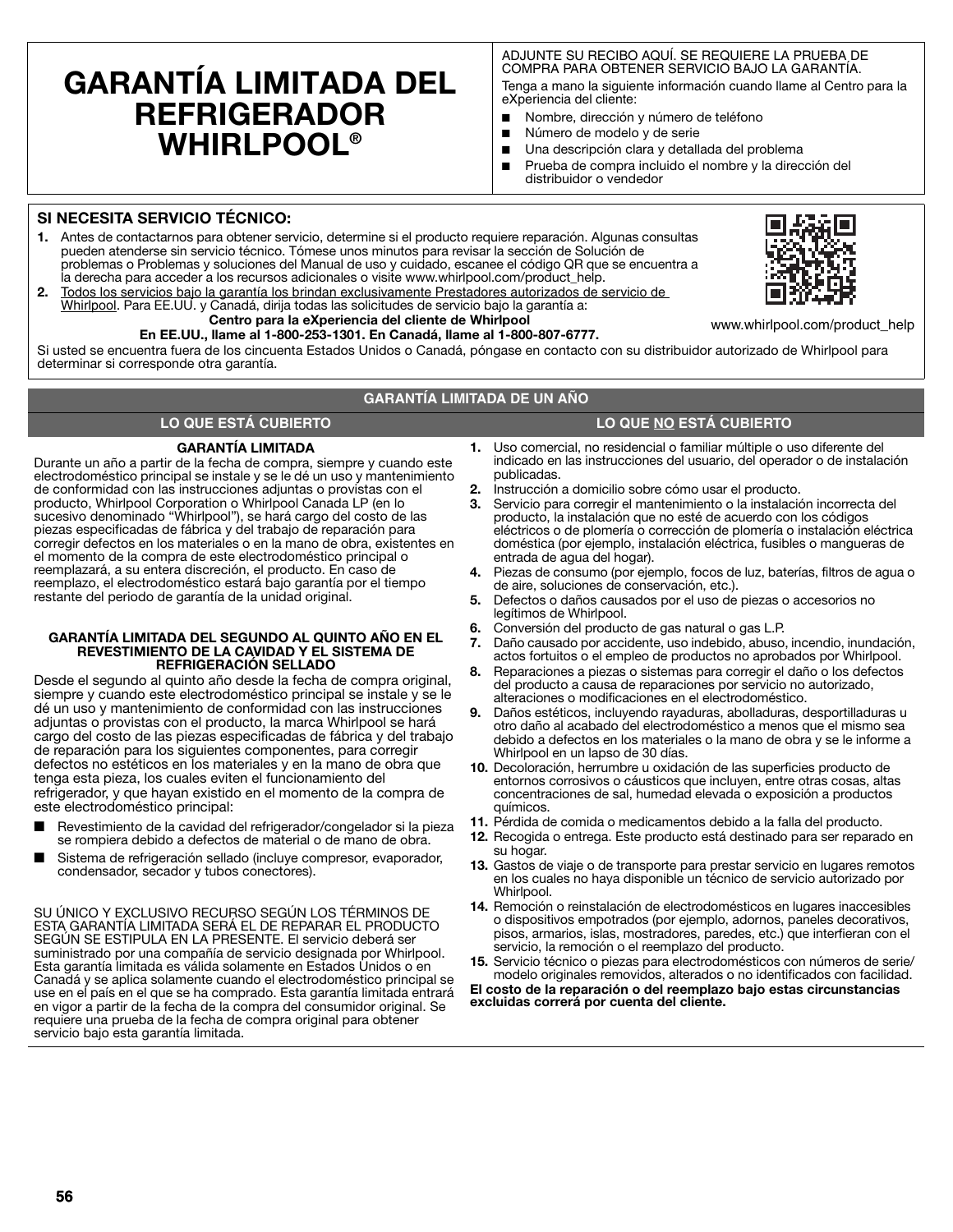#### **EXCLUSIÓN DE GARANTÍAS IMPLÍCITAS**

LAS GARANTÍAS IMPLÍCITAS, INCLUYENDO CUALQUIER GARANTÍA IMPLÍCITA DE COMERCIABILIDAD O GARANTÍA IMPLÍCITA DE CAPACIDAD PARA UN PROPÓSITO PARTICULAR, SERÁN LIMITADAS A UN AÑO O AL PERÍODO MÁS CORTO PERMITIDO POR LEY. Algunos estados y provincias no permiten la limitación de la duración de las garantías implícitas de comerciabilidad o capacidad, de modo que la limitación arriba indicada quizá no le corresponda. Esta garantía le otorga derechos legales específicos y es posible que usted tenga también otros derechos que varían de un estado a otro o de una provincia a otra.

#### **EXCLUSIÓN DE DECLARACIONES FUERA DE LA GARANTÍA**

Whirlpool no hace declaraciones acerca de la calidad, durabilidad o necesidad de servicio técnico o reparación de este electrodoméstico principal aparte de las declaraciones incluidas en esta garantía. Si usted desea una garantía con una duración más prolongada o más completa que la garantía limitada que se incluye con este electrodoméstico principal, deberá dirigirse a Whirlpool o a su distribuidor acerca de la compra de una garantía extendida.

#### **LIMITACIÓN DE RECURSOS; EXCLUSIÓN DE DAÑOS INCIDENTALES Y CONSECUENTES**

SU ÚNICO Y EXCLUSIVO RECURSO SEGÚN LOS TÉRMINOS DE ESTA GARANTÍA LIMITADA SERÁ EL DE REPARAR EL PRODUCTO SEGÚN SE ESTIPULA EN LA PRESENTE. WHIRLPOOL NO SE RESPONSABILIZARÁ POR DAÑOS INCIDENTALES O CONSECUENTES. Algunos estados y provincias no permiten la exclusión o limitación de daños incidentales o consecuentes, de modo que estas limitaciones y exclusiones quizás no le correspondan. Esta garantía le otorga derechos legales específicos y es posible que usted tenga también otros derechos que varían de un estado a otro o de una provincia a otra.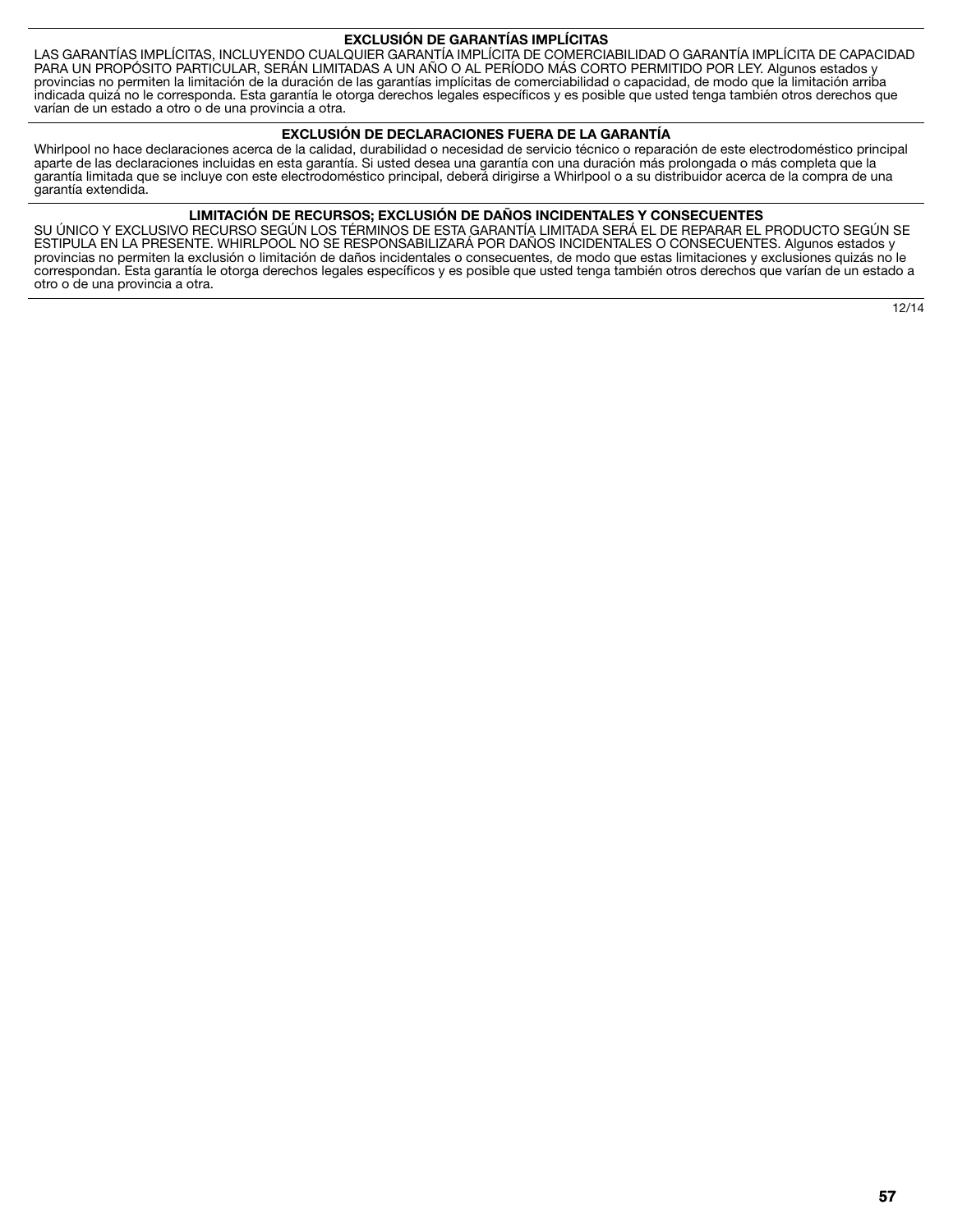## **GARANTIE LIMITÉE DES APPAREILS DE RÉFRIGÉRATION WHIRLPOOL®**

#### ATTACHEZ ICI VOTRE REÇU DE VENTE. UNE PREUVE D'ACHAT EST OBLIGATOIRE POUR OBTENIR L'APPLICATION DE LA GARANTIE.

Lorsque vous appelez le centre d'eXpérience de la clientèle, veuillez garder à disposition les renseignements suivants :

- Nom, adresse et numéro de téléphone
- Numéros de modèle et de série
- Une description claire et détaillée du problème rencontré
- Une preuve d'achat incluant le nom et l'adresse du marchand ou du détaillant

#### **SI VOUS AVEZ BESOIN DE SERVICE :**

**1.** Avant de nous contacter pour obtenir un dépannage, veuillez déterminer si des réparations sont nécessaires pour votre produit. Certains problèmes peuvent être résolus sans intervention de dépannage. Prenez quelques minutes pour parcourir la section Dépannage ou Résolution de problèmes du guide d'utilisation et d'entretien, scannez le code QR ci-contre avec votre téléphone intelligent pour accéder à des ressources supplémentaires, ou rendez-vous sur le site http://www.whirlpool.ca.



**2.** Tout service sous garantie doit être effectué exclusivement par nos fournisseurs de dépannage autorisés Whirlpool. Aux É.-U. et au Canada, dirigez toutes vos demandes de service sous garantie au **Centre d'eXpérience de la clientèle Whirlpool**

## **Aux É.-U., composer le 1-800-253-1301. Au Canada, composer le 1-800-807-6777.**

Si vous résidez à l'extérieur du Canada et des 50 États des États-Unis, contactez votre marchand Whirlpool autorisé pour déterminer si une autre garantie s'applique.

#### **GARANTIE LIMITÉE DE UN AN**

#### **CE QUI EST COUVERT CE QUI N'EST PAS COUVERT**

## **GARANTIE LIMITÉE**

Pendant un an à compter de la date d'achat, lorsque ce gros appareil ménager est installé, utilisé et entretenu conformément aux instructions jointes à ou fournies avec le produit, Whirlpool Corporation ou Whirlpool Canada LP (ci-après désignées "Whirlpool") décidera à sa seule discrétion de remplacer le produit ou de couvrir le coût des pièces de remplacement spécifiées par l'usine et de la main-d'œuvre nécessaires pour corriger les vices de matériaux ou de fabrication qui existaient déjà lorsque ce gros appareil ménager a été acheté. S'il est remplacé, votre appareil restera sous garantie pour la durée restant à courir de la période de garantie sur le produit d'origine.

#### **GARANTIE LIMITÉE DE LA DEUXIÈME À LA CINQUIÈME ANNÉE INCLUSIVEMENT SUR LA DOUBLURE DE LA CAVITÉ ET SUR LE SYSTÈME DE RÉFRIGÉRATION SCELLÉ**

De la deuxième à la cinquième année inclusivement à compter de la date d'achat initiale, lorsque ce gros appareil ménager est installé, utilisé et entretenu conformément aux instructions jointes au produit ou fournies avec, la marque Whirlpool paiera pour les pièces de rechange spécifiées par l'usine et la maind'œuvre concernant les composants suivants pour corriger les défauts non esthétiques de matériau ou de fabrication de ladite pièce qui empêchent le réfrigérateur de fonctionner et qui étaient déjà présents lorsque ce gros appareil ménager a été acheté :

- Doublure de la cavité du réfrigérateur/congélateur si la pièce se fissure en raison d'un vice de matériau ou de fabrication.
- Système de réfrigération scellé (y compris le compresseur, l'évaporateur, le condenseur, le séchoir et les conduits de connexion).

LE SEUL ET EXCLUSIF RECOURS DU CLIENT DANS LE CADRE DE LA PRÉSENTE GARANTIE LIMITÉE CONSISTE EN LA RÉPARATION PRÉVUE PAR LA PRÉSENTE. Le service doit être fourni par une compagnie de service désignée par Whirlpool. Cette garantie limitée est valide uniquement aux États-Unis ou au Canada et s'applique exclusivement lorsque le gros appareil ménager est utilisé dans le pays où il a été acheté. La présente garantie limitée est valable à compter de la date d'achat initial par le consommateur. Une preuve de la date d'achat initial est exigée pour obtenir un dépannage dans le cadre de la présente garantie limitée.

- **1.** Usage commercial, non résidentiel ou par plusieurs familles, ou non-respect des instructions de l'utilisateur, de l'opérateur ou des instructions d'installation.
- **2.** Visite d'instruction à domicile pour montrer à l'utilisateur comment utiliser l'appareil.
- **3.** Visites de service pour rectifier une installation ou un entretien fautifs du produit, une installation non conforme aux codes d'électricité ou de plomberie, ou la rectification de l'installation électrique ou de la plomberie du domicile (ex : câblage électrique, fusibles ou tuyaux d'arrivée d'eau du domicile).
- **4.** Pièces consomptibles (ex : ampoules, batteries, filtres à air ou à eau, solutions de conservation, etc.).
- **5.** Défauts ou dommage résultant de l'utilisation de pièces ou accessoires Whirlpool non authentiques.
- **6.** Conversion de votre produit du gaz naturel ou du gaz de pétrole liquéfié.
- **7.** Dommages causés par : accident, mésusage, abus, incendie, inondations, catastrophe naturelle ou l'utilisation de produits non approuvés par Whirlpool.
- **8.** Réparations aux pièces ou systèmes dans le but de rectifier un dommage ou des défauts résultant d'une réparation, altération ou modification non autorisée faite à l'appareil.
- **9.** Défauts d'apparence, notamment les éraflures, traces de choc, fissures ou tout autre dommage subi par le fini de l'appareil ménager, à moins que ces dommages ne résultent de vices de matériaux ou de fabrication et ne soient signalés à Whirlpool dans les 30 jours suivant la date d'achat.
- **10.** Décoloration, rouille ou oxydation des surfaces résultant d'environnements caustiques ou corrosifs incluant des concentrations élevées de sel, un haut degré d'humidité ou une exposition à des produits chimiques (exemples non exhaustifs).
- **11.** Perte d'aliments ou de médicaments due à la défaillance du produit.
- **12.** Enlèvement ou livraison. Ce produit est conçu pour être réparé à l'intérieur du domicile.
- **13.** Frais de déplacement et de transport pour le dépannage/la réparation dans une région éloignée où une compagnie de service Whirlpool autorisée n'est pas disponible.
- **14.** Retrait ou réinstallation d'appareils inaccessibles ou de dispositifs préinstallés (ex : garnitures, panneaux décoratifs, plancher, meubles, îlots de cuisine, plans de travail, panneaux de gypse, etc.) qui entravent le dépannage, le retrait ou le remplacement du produit.
- **15.** Service et pièces pour des appareils dont les numéros de série et de modèle originaux ont été enlevés, modifiés ou ne peuvent pas être facilement identifiés.

**Le coût d'une réparation ou d'un remplacement dans le cadre de ces circonstances exclues est à la charge du client.**